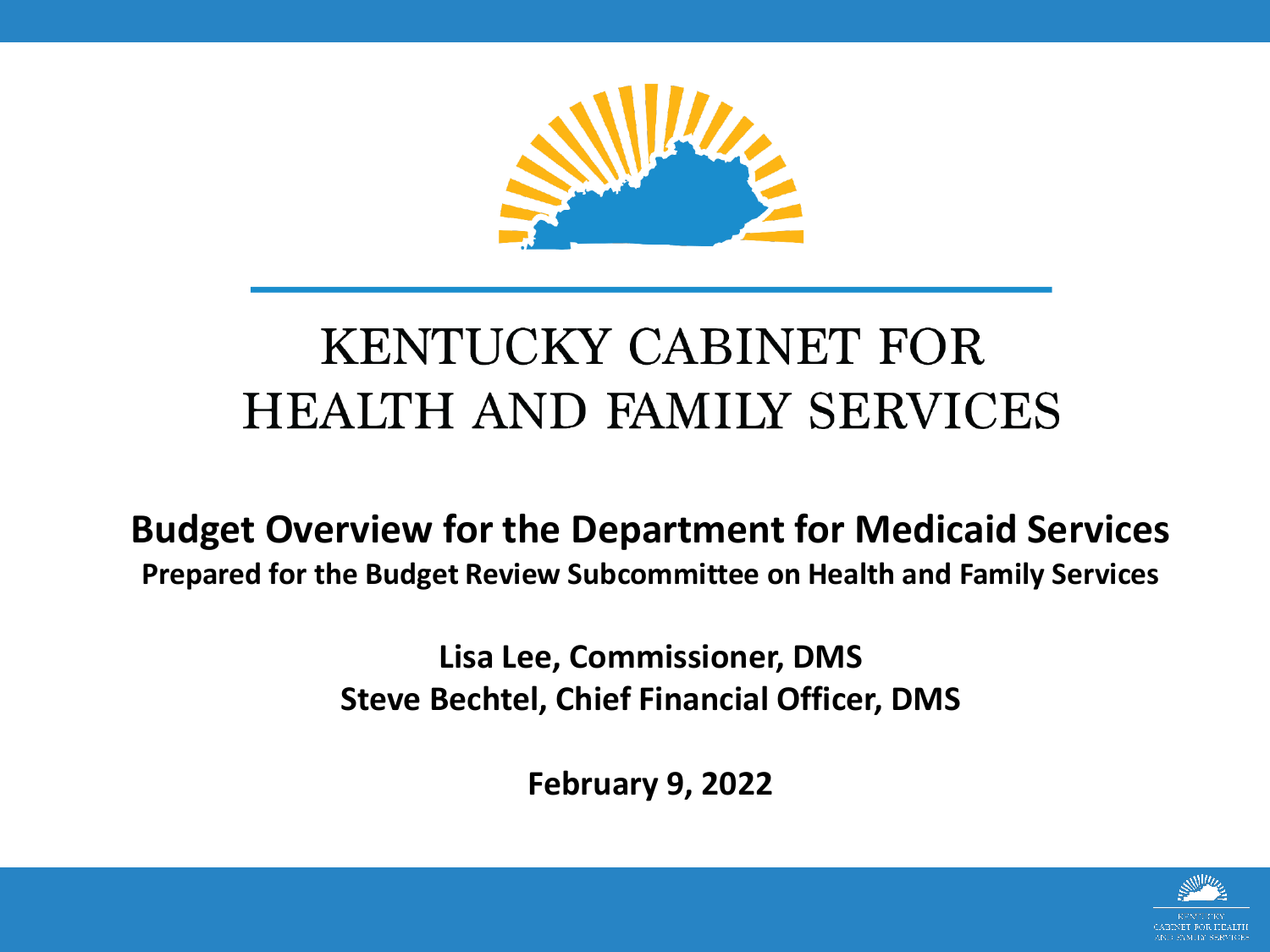## **Kentucky Medicaid at a Glance**

- Approximately 1,612,898 eligible Kentuckians (as of December 2021)
	- $\geq$  124,697 children covered under KCHIP
	- 590,096 adults over age 18 covered under Medicaid expansion (ACA)
	- 898,105 covered under traditional (Non-ACA), including Medicaid eligible children
- Over 59,300 enrolled providers
- \$14.6 billion in total SFY 2021 expenditures (administrative and benefits combined)

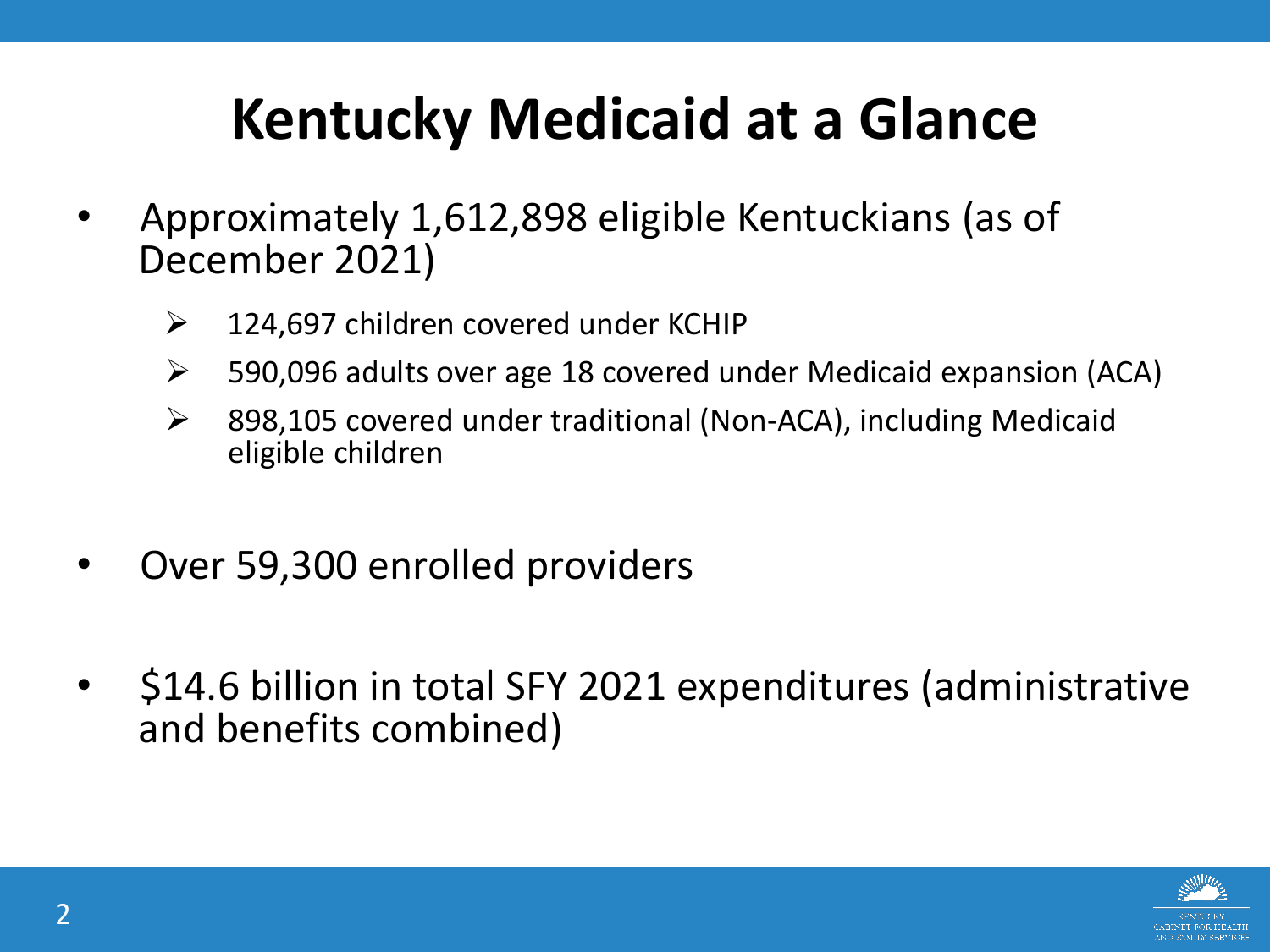# **What makes up the budget for the Department for Medicaid Services (DMS)?**

- The overall budget is made up of two completely separate budgets:
	- **Benefits Budget (Department 748):** 
		- FFS Mandatory Services
		- FFS Optional Services
		- Managed Care Capitation Payments (MCO and NEMT)
		- "Below the Line" items
		- Potential funding for Additional Budget Requests (ABRs)

#### **Administration Budget (Department 746):**

- **Contracts**
- State Share Transfers
- Advance Planning Documents (APDs)
- Personnel, Travel, and Operating Costs
- Potential funding for Additional Budget Requests (ABRs)

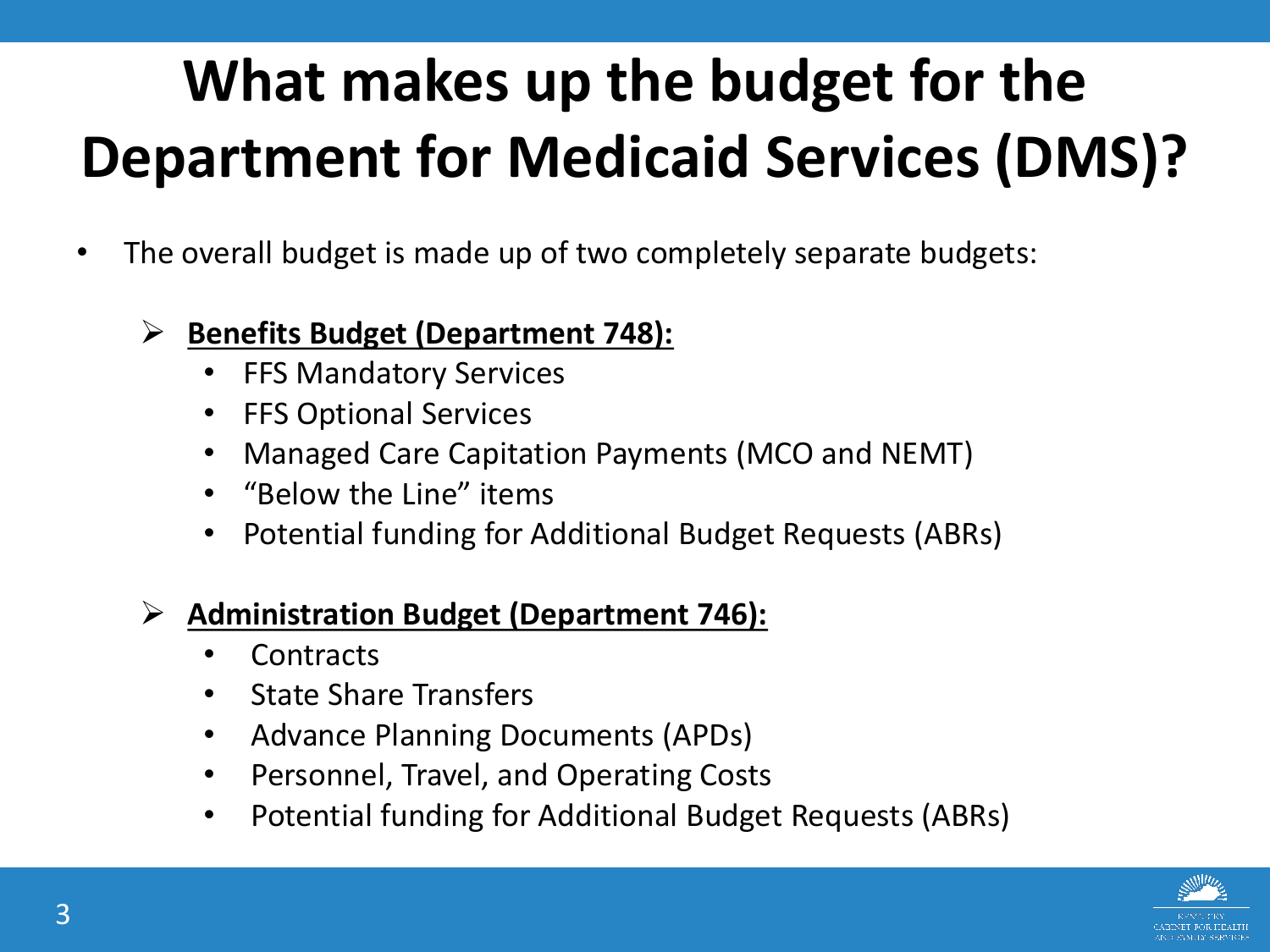### **Administration Budget**

DMS receives various levels of federal funding based on the Federal Medical Assistance Percentages (aka FMAP or FFP). However, the level of funding is handled differently based on the activity:

- Most administrative costs for DMS are matched at 50%
- 90% federal funding for necessary investments in information technology (via APDs)
- 75% federal match for operating expenses (via APDs)
	- DMS also receives 75% match on the payroll for skilled professional medical positions (i.e. pharmacists and nurses)

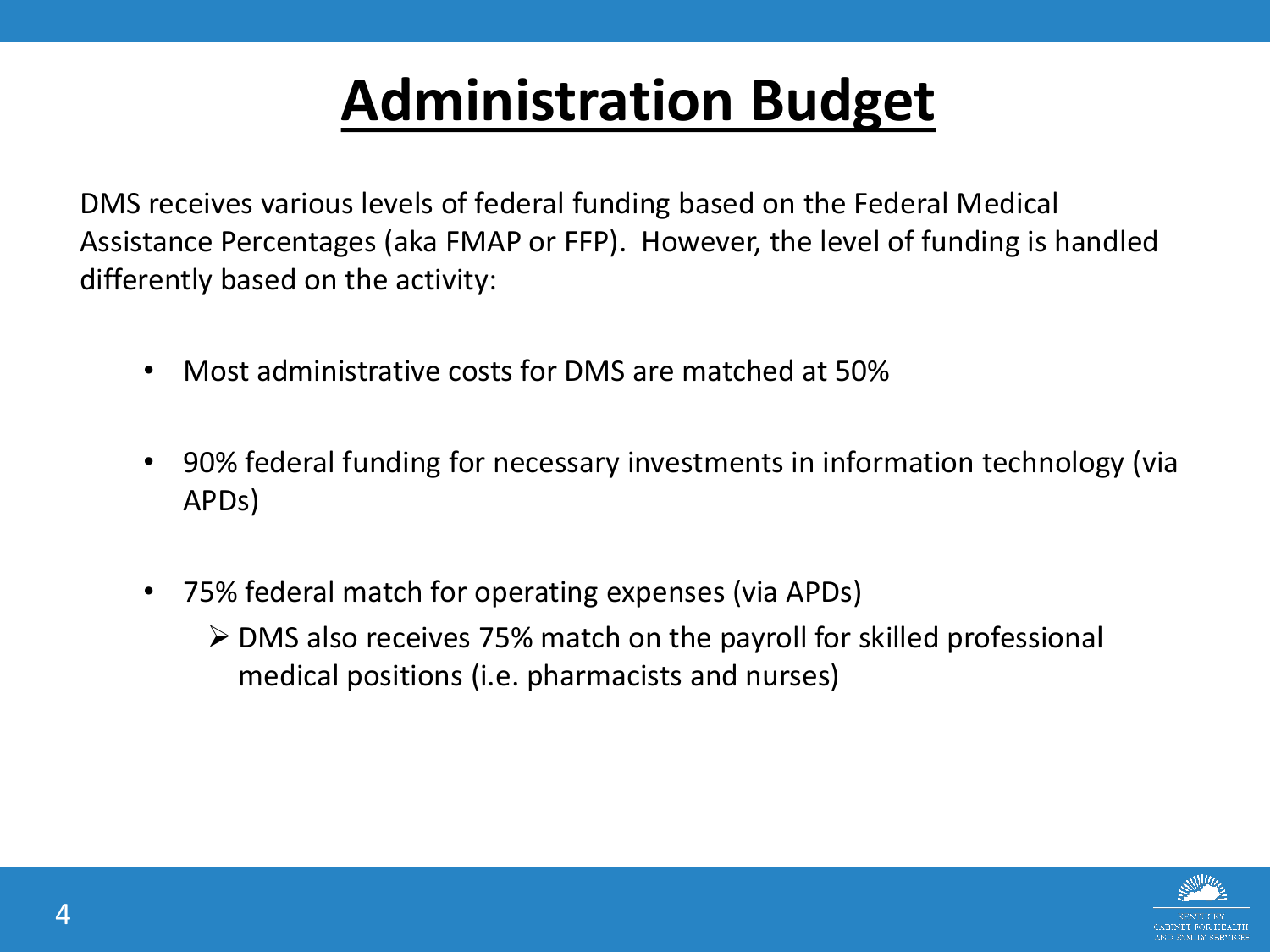## **Administration Budget (cont.)**

|                                          | <b>SFY 2020</b><br><b>ACTUAL</b> | <b>SFY 2021</b><br><b>ACTUAL</b> | <b>SFY 2022</b><br><b>Budgeted</b> | <b>SFY 2023</b><br><b>Gov. Rec. (HB285) Gov. Rec. (HB285)</b> | <b>SFY 2024</b> |  |  |
|------------------------------------------|----------------------------------|----------------------------------|------------------------------------|---------------------------------------------------------------|-----------------|--|--|
| <b>General Fund</b>                      | \$58,701,818                     | \$59,304,800                     | \$59,310,400                       | \$65,505,400                                                  | \$66,197,300    |  |  |
| <b>Restricted Agency</b><br><b>Funds</b> | \$4,262,989                      | \$10,643,664                     | \$12,568,700                       | \$55,261,400                                                  | \$48,678,500    |  |  |
| <b>Federal Funds</b>                     | \$137,671,677                    | \$152,392,789                    | \$165,864,500                      | \$282,849,400                                                 | \$281,933,500   |  |  |
| <b>TOTAL</b>                             | \$200,636,484                    | \$222,341,253                    | \$237,743,600                      | \$403,616,200                                                 | \$396,809,300   |  |  |

- The above budget appropriations provides funding for:
	- $\triangleright$  Employee Cost of Living Adjustments
	- $\triangleright$  Implementation of a Basic Health Plan
	- $\triangleright$  Administrative costs related to the HCBS 10% FMAP Reinvestment project contained in the CMS approved spending plan or Kentucky
	- $\triangleright$  Administrative costs related to further develop Medicaid Information Technology

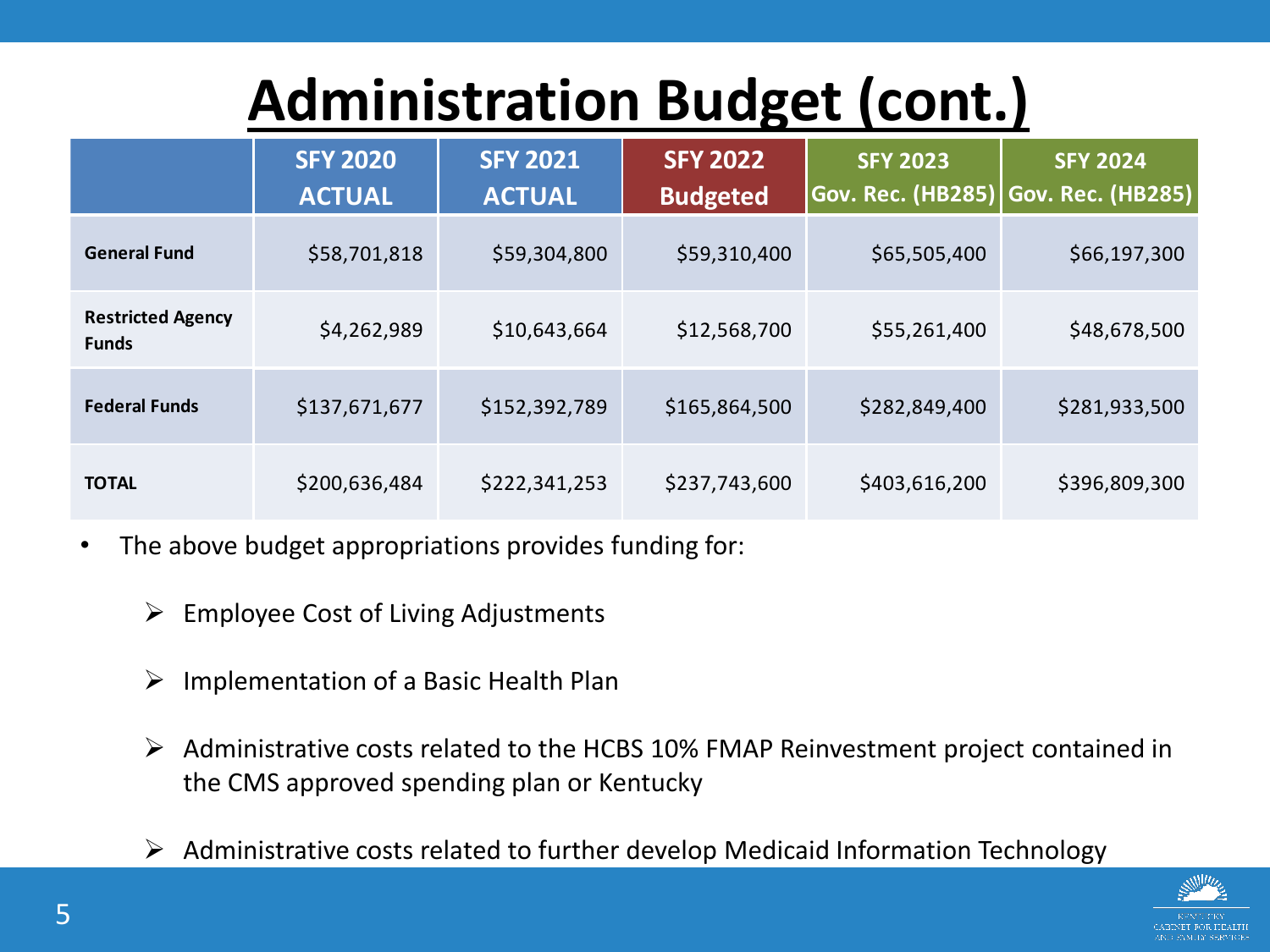#### **Benefits Budget**

- The projected benefit expenditures are developed via a consensus forecasting group:
	- Department budget staff (DMS CFO and Fiscal Management Staff)
	- Cabinet Budget Staff (CHFS Budget Director and Office of Finance and Budget)
	- $\triangleright$  Economists from the Governor's Office of Policy Management (GOPM Staff)
	- State Budget Director's staff (Deputy State Budget Director and Budget Officers)
- By using historical data and various forecasting models, this group collectively projects and estimates Medicaid MCO enrollment (by MCO rate cell) and FFS expenditures (by category of service).
- The MCO enrollment projections are then placed into a cash model using estimated rates to estimate the MCO spend.
- The final product from this exercise is the "Consensus Forecast" that makes up the benefits budget projections.

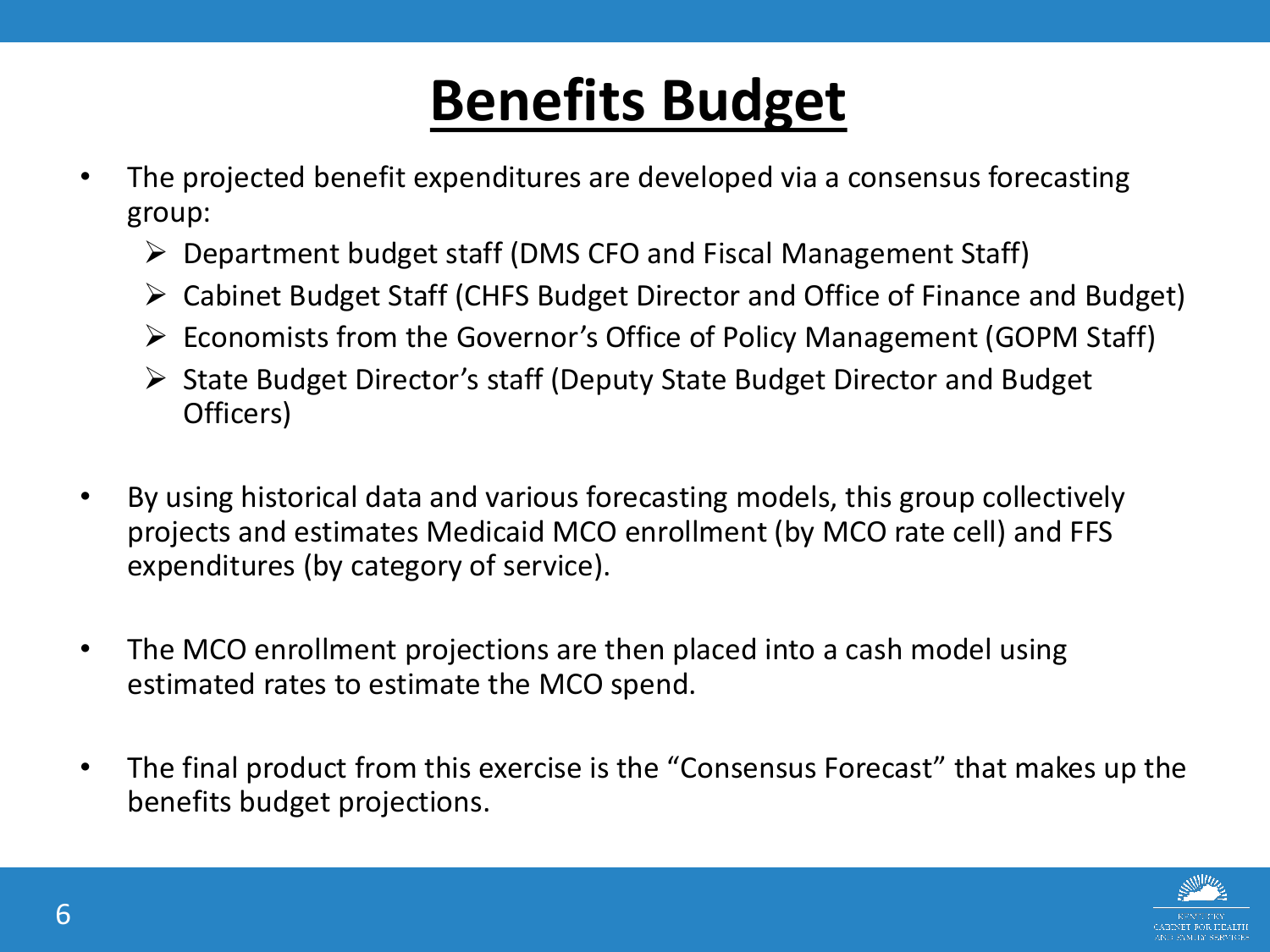### **Benefits Budget (cont.)**

DMS receives various levels of federal funding for benefits based on the Federal Medical Assistance Percentages (aka FMAP or FFP). The following are the blended rates assumed in our budget projection:

|                       |                            | <b>Blended Federal Match</b> |        | <b>Blended State Match</b> |        |        |  |  |  |
|-----------------------|----------------------------|------------------------------|--------|----------------------------|--------|--------|--|--|--|
|                       | SFY 2022 SFY 2023 SFY 2024 |                              |        | SFY 2022 SFY 2023 SFY 2024 |        |        |  |  |  |
| Traditional Medicaid* | 77.23%                     | 72.32%                       | 72.17% | 22.78%                     | 27.69% | 27.83% |  |  |  |
| <b>CHIPI</b>          | 84.06%                     | 80.62%                       | 80.52% | 15.94%                     | 19.38% | 19.48% |  |  |  |
| Expansion             | 90.00%                     | 90.00%                       | 90.00% | 10.00%                     | 10.00% | 10.00% |  |  |  |

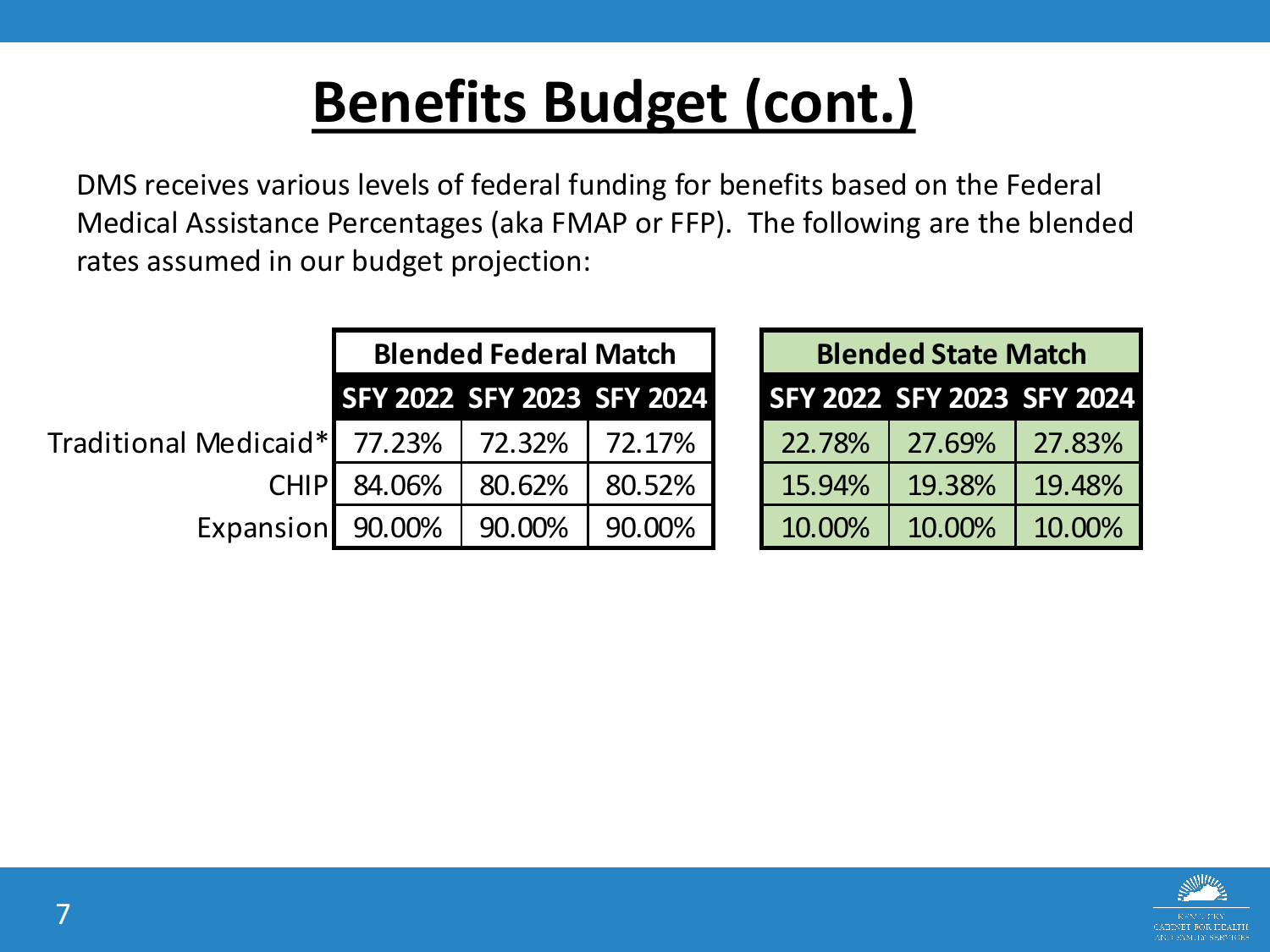#### **Benefits Budget (cont.)**

|                                          | <b>SFY 2020</b><br><b>ACTUAL</b> | <b>SFY 2021</b><br><b>ACTUAL</b> | <b>SFY 2022</b><br><b>Budgeted</b> | <b>SFY 2023</b><br><b>Gov. Rec. (HB285) Gov. Rec. (HB285)</b> | <b>SFY 2024</b>  |  |  |
|------------------------------------------|----------------------------------|----------------------------------|------------------------------------|---------------------------------------------------------------|------------------|--|--|
| <b>General Fund</b>                      | \$1,983,649,500                  | \$2,018,893,700                  | \$1,934,395,200                    | \$1,979,330,200                                               | \$2,420,964,600  |  |  |
| <b>Restricted Agency</b><br><b>Funds</b> | \$478,112,303                    | \$662,841,886                    | \$1,510,913,700                    | \$1,571,412,300                                               | \$1,368,480,900  |  |  |
| <b>Federal Funds</b>                     | \$9,381,017,327                  | \$11,703,230,341                 | \$11,483,841,700                   | \$11,680,185,100                                              | \$11,999,338,100 |  |  |
| <b>TOTAL</b>                             | \$11,842,779,130                 | \$14,384,965,927                 | \$14,929,150,600                   | \$15,230,927,600                                              | \$15,788,783,600 |  |  |

- The SFY 2022 funding listed above reflects the appropriations currently budgeted but does not include the current year appropriation increase requests as follows:
	- $\triangleright$  \$709.1 million federal fund appropriation to cover the 6.2% FMAP for SFY 2022
	- $\geq$  \$16.7 million total appropriation to cover 10% FMAP Reinvestment (\$12.1 million in federal funds and \$4.6 million in restricted funds)

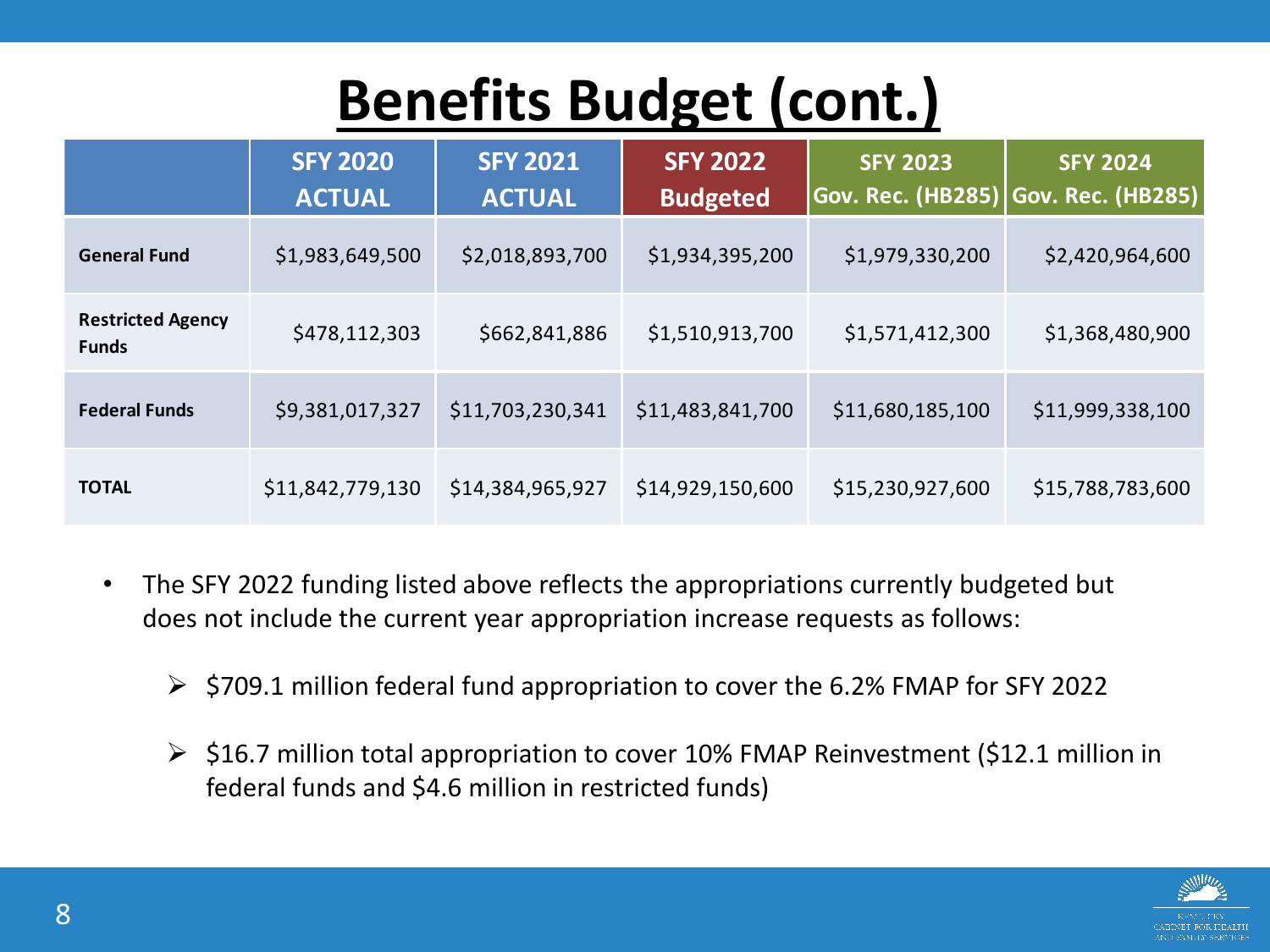### **Benefits Budget (cont.)**

|                                               | <b>SFY 2023</b>  |                           |                  |                         |    |                   |                  | <b>SFY 2024</b> |                  |                  |                  |  |                   |  |
|-----------------------------------------------|------------------|---------------------------|------------------|-------------------------|----|-------------------|------------------|-----------------|------------------|------------------|------------------|--|-------------------|--|
|                                               | HB285 (Gov Rec)  |                           | HB1              |                         |    | <b>Difference</b> |                  |                 | HB285 (Gov Rec)  |                  | HB1              |  | <b>Difference</b> |  |
|                                               |                  | Baseline \$14,855,349,200 |                  | $$14,855,349,200$ \$    |    |                   |                  |                 | \$14,540,867,800 |                  | \$14,540,867,800 |  |                   |  |
| Extend \$29/day for Price Based Nursing       |                  |                           |                  |                         |    |                   |                  |                 |                  |                  |                  |  |                   |  |
| Facilities \$                                 |                  | 150,000,000               | <sup>S</sup>     | 150,000,000 \$          |    |                   |                  |                 | 150,000,000      |                  | 150,000,000 \$   |  |                   |  |
| HCBS 10% FMAP Reinvestment   \$               |                  | 65,745,100                |                  | $65,745,100$ \$         |    |                   |                  |                 | 49,047,900       |                  | 49,047,900       |  |                   |  |
| Implementation of a Basic Health Plan   \$    |                  | 116,100,000               |                  | $116,100,000$ \$        |    |                   |                  |                 | 232,200,000      |                  | 232,200,000      |  |                   |  |
| Growth I S                                    |                  | 31,489,200                |                  | 31,489,200 \$           |    |                   |                  |                 | 792,179,700 \$   |                  | 792,179,700 \$   |  |                   |  |
| additional Michelle P Slots 5                 |                  | 8,298,000                 | S                | 1,659,600               |    | \$ (6,638,400)    |                  |                 | 16,596,000       |                  | 3,319,200        |  | \$ (13, 276, 800) |  |
| additional SCL Slots 1 S                      |                  | 3,946,100                 |                  | 3,946,100               | -S |                   |                  |                 | 7,892,200        |                  | 7,892,200        |  |                   |  |
| HCBS Waiver Services Funding Initiatives   \$ |                  |                           |                  | 48,311,000 \$48,311,000 |    |                   |                  |                 |                  |                  | 71,505,000       |  | \$71,505,000      |  |
|                                               | \$15,230,927,600 |                           | \$15,272,600,200 |                         |    | \$41,672,600      | \$15,788,783,600 |                 |                  | \$15,847,011,800 |                  |  | \$58,228,200      |  |

- HB1 closely aligns with the Governor's Recommended budget (HB285) with the following differences:
	- $\triangleright$  Michelle P Waiver Slots
		- Governor's Recommended provides funding for 500 additional slots over the biennium while HB1 only provides funding for 100 additional slots
	- $\triangleright$  SCL Waiver Slots
		- Governor's Recommended and HB1 both provide funding for 100 additional slots over the biennium
	- $\triangleright$  HCBS Waiver Services Funding Initiatives

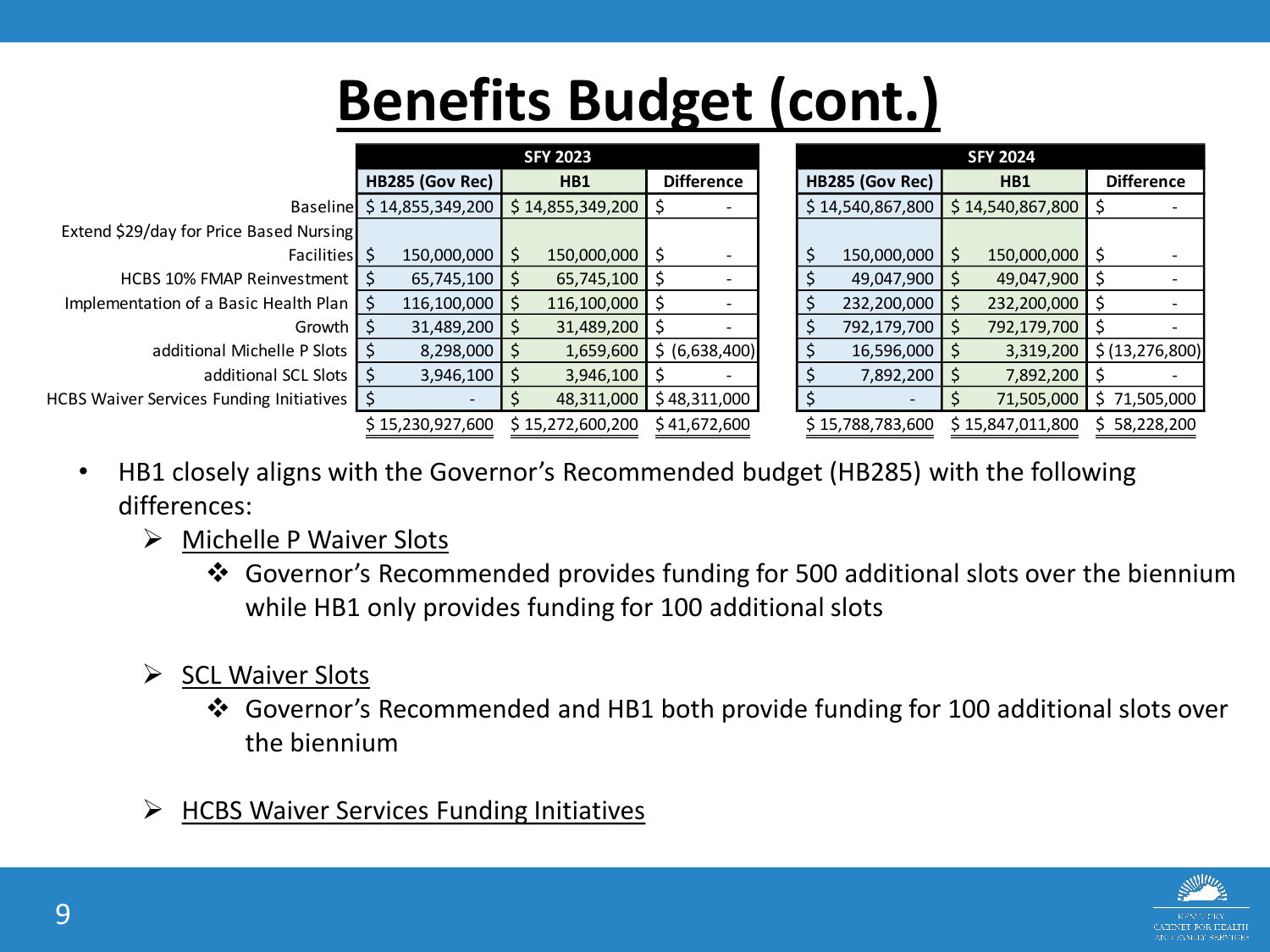# **1915(c) Waiver Long Term Reimbursement Considerations**

#### **The American Rescue Plan Act (ARPA) is a one-time investment**

- ARPA provides **a temporary 10% increase in federal funding** for Medicaid-funded HCBS services
- Use of funds must **align with a spending plan** submitted to and approved by CMS (partially approved 9/30/21) and **cannot be used for** reimbursement modifications not attested to within the documented plan (e.g., HB1 substitute 1)

#### **CMS requires an approved, justifiable rate methodology**

- CMS does allow ARPA funding to be used for increased rates but does not permit flat, across the board (applied to all services and providers) increases that are justified within a documented rate methodology
- The **rate methodology needs to be demonstrated to and approved by CMS** in order to secure federal matching (e.g., waiver amendment and approval process required)
- A **rate study has been initiated by DMS** but will not be completed until fall 2022 (as the process entails a provider survey, which will take time) with the proposed rates and methodology subject to CMS review and approval, which is subject to CMS processes and timing

#### **Appendix K-driven rates are temporary and not the long-term base rate**

- The current rates are based on approved **emergency Appendix K** increases
- The **current temporary rate increases will not qualify for federal funding at the close of the pandemic** as they are approved through Appendix K

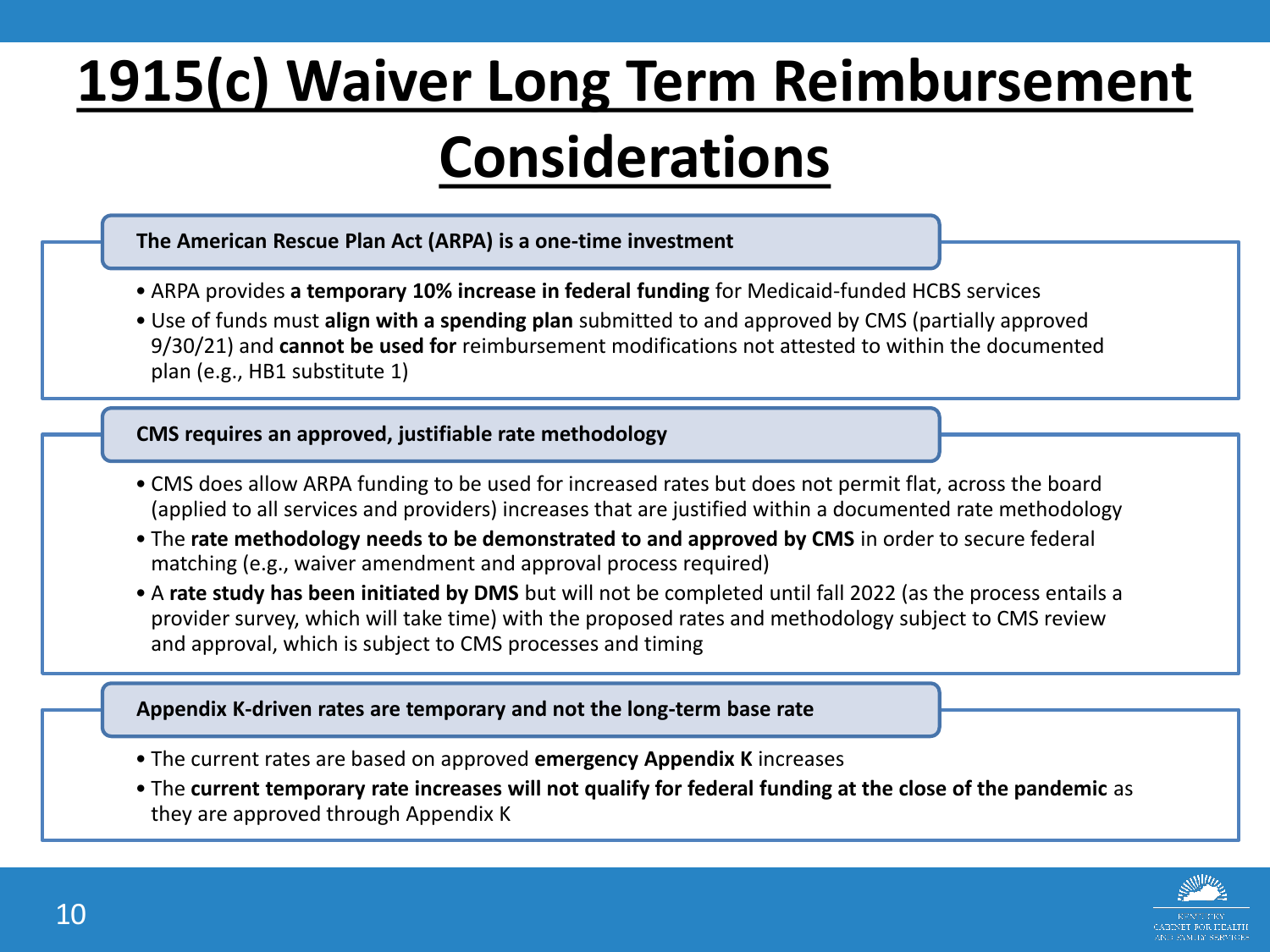### **Fiscal Analysis of 1915(c) 10% Rate Increases**

- **Currently HB1, substitute 1, provides some federal fund appropriations only**
	- $\triangleright$  In order to draw down federal funds, additional general funds will be necessary to implement the 10% rate increases
		- $\div$  \$40.3 million in SFY 2023
		- $\div$  \$95.2 million in SFY 2024
	- $\triangleright$  Based on this fiscal analysis, the funding provided for the additional slots in HB1 will only cover:
		- **SCL**: 43 additional slots in SFY 2023 and 34 additional slots in SFY 2024
		- **Michelle P**: 44 additional slots in SFY 2023 and 36 additional slots in SFY 2024
	- $\triangleright$  Current language states to use funding from the enhanced FMAP funds for Home and Community Based Services authorized by Section 9817 of the American Rescue Plan Act of 2021.
		- This type of rate increase was not included in the approved spending plan and will also require CMS approval.

#### • **Language in HB1, substitute 1, does not include the statement "pending CMS approval" which places the state into great financial risk**

- $\overline{\triangleright}$  If CMS approval is not obtained, the rate increase will be all state funds.
- $\triangleright$  There will be challenges toward receiving CMS approval for this type of rate increase (documented on previous slide). However, with the absence of this language the state could be lawfully held to provide the increase without CMS approval.